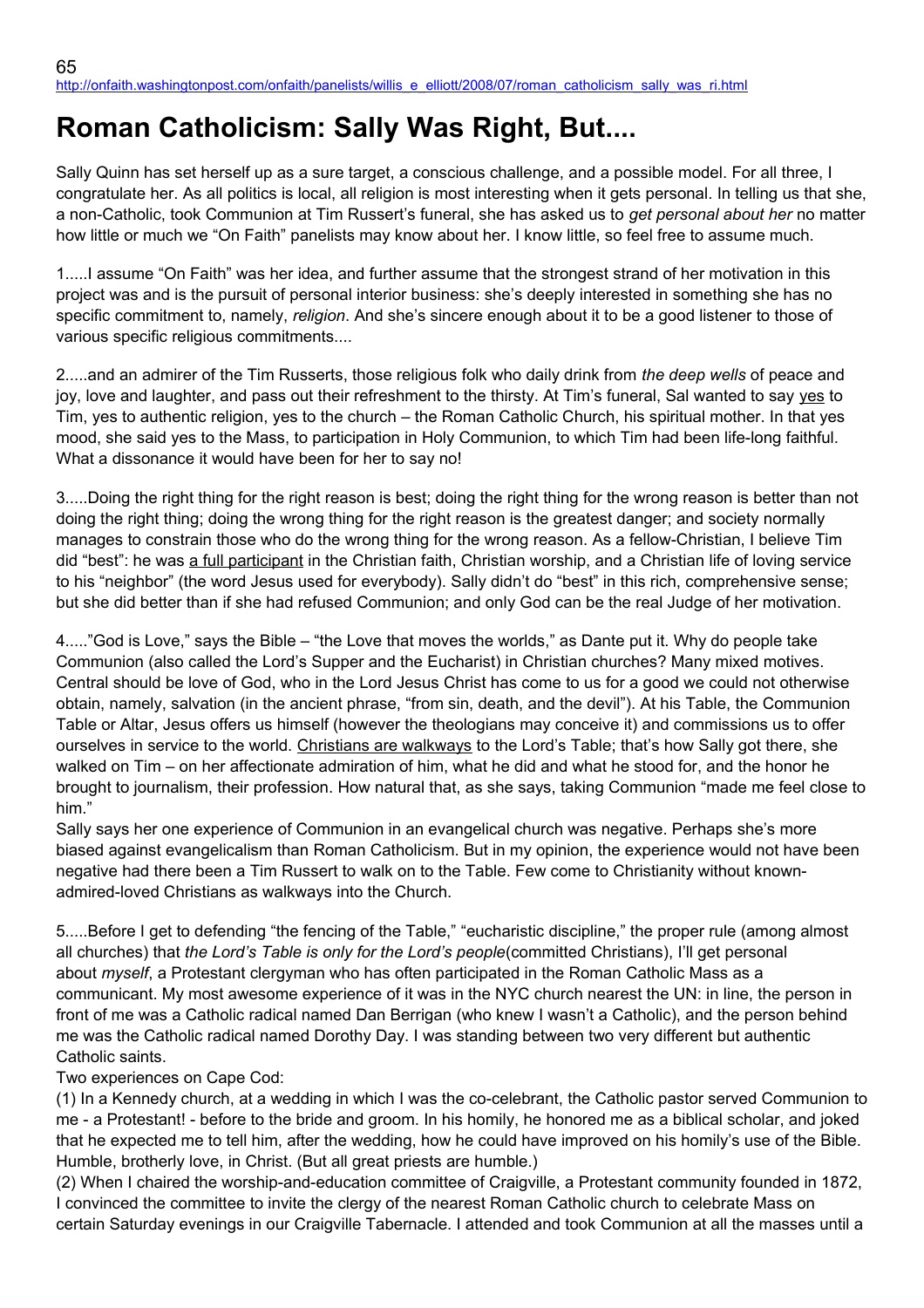new priest came, and before Communion announced that the invitation was for Roman Catholics only. That was my last Mass in Craigville.

6.....Was that Cape Cod priest wrong to exclude me from Communion? He was "regular," playing by the rules. Before the Mass, I asked his permission to commune, and (by the boundary, identification rules of his Church) he had to say no. I could have argued that it's the Lord's Table, not the Church's! But I respect rigorous priests, though I prefer the latitudinarians whose response to me has been, "What the bishop doesn't know won't hurt him." Jesus was both inclusive and exclusive, as his Church must be. (*My*practice in serving Communion has always been to invite all Christians to participate, not only those of my own particular church [denomination].)

7.....Sally points to the heart of Christian action in a quotation on a card passed out at Tim's funeral: "No exercise is better for the human heart than reaching down to lift up another person." Tim, she says, "was so comfortable talking about his faith." And he often used the quotation from Jesus, "To whom much is given much is expected."



**Comments Please report offensive comments below.**

Get FDA approved prescription meds from a US licensed pharmacy. FedEx overnight shipping. No Prior RX needed. You will save time and money here.

**POSTED BY: BUYZYRTEC | AUGUST 20, 2008 4:32 PM [REPORT OFFENSIVE COMMENT](mailto:blogs@washingtonpost.com?subject=On%20Faith%20Panelists%20Blog%20%20%7C%20%20buyzyrtec%20%20%7C%20%20Roman%20Catholicism:%20Sally%20Was%20Right,%20But....%20%20%7C%20%204500262&body=%0D%0D%0D%0D%0D================%0D?__mode=view%26_type=comment%26id=4500262%26blog_id=618)**

Get FDA approved prescription meds from a US licensed pharmacy. FedEx overnight shipping. No Prior RX needed. You will save time and money here.

**POSTED BY: BUYZYRTEC | AUGUST 20, 2008 1:20 AM [REPORT OFFENSIVE COMMENT](mailto:blogs@washingtonpost.com?subject=On%20Faith%20Panelists%20Blog%20%20%7C%20%20buyzyrtec%20%20%7C%20%20Roman%20Catholicism:%20Sally%20Was%20Right,%20But....%20%20%7C%20%204495520&body=%0D%0D%0D%0D%0D================%0D?__mode=view%26_type=comment%26id=4495520%26blog_id=618)**

Hillel descended from the tribe of Benjamin on his father's side, and from the family of David on his mother's side. Nothing definite, however, is known concerning his origin, nor is he anywhere called by his father's name, which may perhaps have been Gamliel.

In mentioning these characteristics, which the Haggadah then already ascribed to Moses' brother, Hillel mentions his own most prominent virtues. Love of man was considered by Hillel as the kernel of the entire Jewish teaching. When a Gentile who wished to become a Jew asked him for a summary of the Jewish religion in the most concise terms ("while standing on one foot"), Hillel said: "What is hateful to you, do not do to your fellow: this is the whole Law; the rest is the explanation; go and learn" (Shab. 31a). With these words Hillel recognized as the fundamental principle of the Jewish moral law the Biblical precept of brotherly love (Lev. xix. 18).

In the Midrash compilation Sifre (Deut. 357) the periods of Hillel's life are made parallel to those in the life of Moses. Both lived 120 years; at the age of forty Hillel went to the Land of Israel; forty years he spent in study; and the last third of his life he was the spiritual head of the Jewish people. A biographical sketch can be constructed; that Hillel went to Jerusalem in the prime of his life and attained a great age. His activity of forty years likely covered the period of 30 BCE to 10 CE.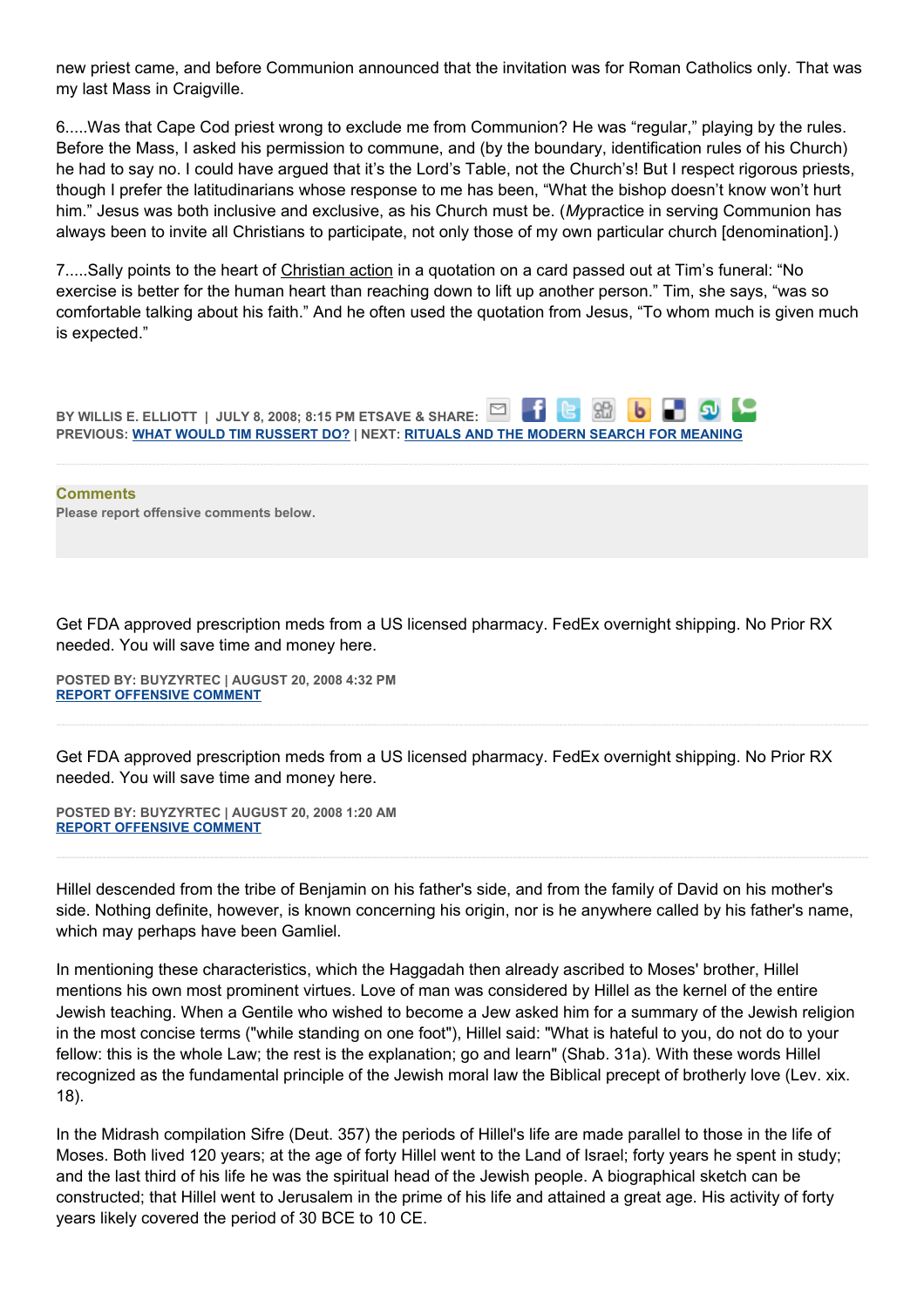Men, brethren, and fathers, hear ye my defence which I make now unto you.

(And when they heard that he spake in the Hebrew tongue to them, they kept the more silence: and he saith,) I am verily a man which am a Jew, born in Tarsus, a city in Cilicia, yet brought up in this city at the feet of Gamaliel, and taught according to the perfect manner of the law of the fathers, and was zealous toward God, as ye all are this day.

Gamaliel the Elder (gəmā'lēəl), or Rabbi Gamaliel I, was the grandson of the great Jewish teacher Hillel the Elder. He was a leading authority in the Sanhedrin in the mid first century. He died nine years before the destruction of Jerusalem (63 AD).

Gamaliel is also thought to be the originator of many legal ordinances. He fathered a son, whom he called Simeon, after his father's name, and a daughter, who married the priest Simon ben Nathanael.

**POSTED BY: ANONYMOUS | JULY 14, 2008 12:20 AM [REPORT OFFENSIVE COMMENT](mailto:blogs@washingtonpost.com?subject=On%20Faith%20Panelists%20Blog%20%20%7C%20%20Anonymous%20%20%7C%20%20Roman%20Catholicism:%20Sally%20Was%20Right,%20But....%20%20%7C%20%204195895&body=%0D%0D%0D%0D%0D================%0D?__mode=view%26_type=comment%26id=4195895%26blog_id=618)**

Hebrew tablet suggests tradition of resurrected messiah predates Jesus

"In three days you will know that evil will be defeated by justice" blood and slaughter as pathways to justice

In Knohl's interpretation, the specific messianic figure embodied on the stone could be a man named Simon who was slain by a commander in the Herodian army, according to the first-century historian Josephus. The writers of the stone's passages were probably Simon's followers, Knohl contends.

The slaying of Simon, or any case of the suffering messiah, is seen as a necessary step toward national salvation, he says, pointing to lines 19 through 21 of the tablet - "In three days you will know that evil will be defeated by justice" - and other lines that speak of blood and slaughter as pathways to justice.

And Leah conceived, and bare a son, and she called his name Reuben: for she said, Surely the Lord hath looked upon my affliction; now therefore my husband will love me.

And she conceived again, and bare a son; and said, Because the Lord hath heard that I was hated, he hath therefore given me this son also: and she called his name Simeon.

And Shechem said unto her father and unto her brethren, Let me find grace in your eyes, and what ye shall say unto me I will give.

Ask me never so much dowry and gift, and I will give according as ye shall say unto me: but give me the damsel to wife.

And the sons of Jacob answered Shechem and Hamor his father deceitfully, and said, because he had defiled Dinah their sister:

And they said unto them, We cannot do this thing, to give our sister to one that is uncircumcised; for that were a reproach unto us:

But in this will we consent unto you: If ye will be as we be, that every male of you be circumcised;

Then will we give our daughters unto you, and we will take your daughters to us, and we will dwell with you, and we will become one people.

But if ye will not hearken unto us, to be circumcised; then will we take our daughter, and we will be gone. And their words pleased Hamor, and Shechem Hamor's son.

And unto Hamor and unto Shechem his son hearkened all that went out of the gate of his city; and every male was circumcised, all that went out of the gate of his city.

And it came to pass on the third day, when they were sore, that two of the sons of Jacob, Simeon and Levi, Dinah's brethren, took each man his sword, and came upon the city boldly, and slew all the males. And they slew Hamor and Shechem his son with the edge of the sword, and took Dinah out of Shechem's house, and went out.

Simeon and Levi are brethren; instruments of cruelty are in their habitations.

O my soul, come not thou into their secret; unto their assembly, mine honour, be not thou united: for in their anger they slew a man, and in their selfwill they digged down a wall.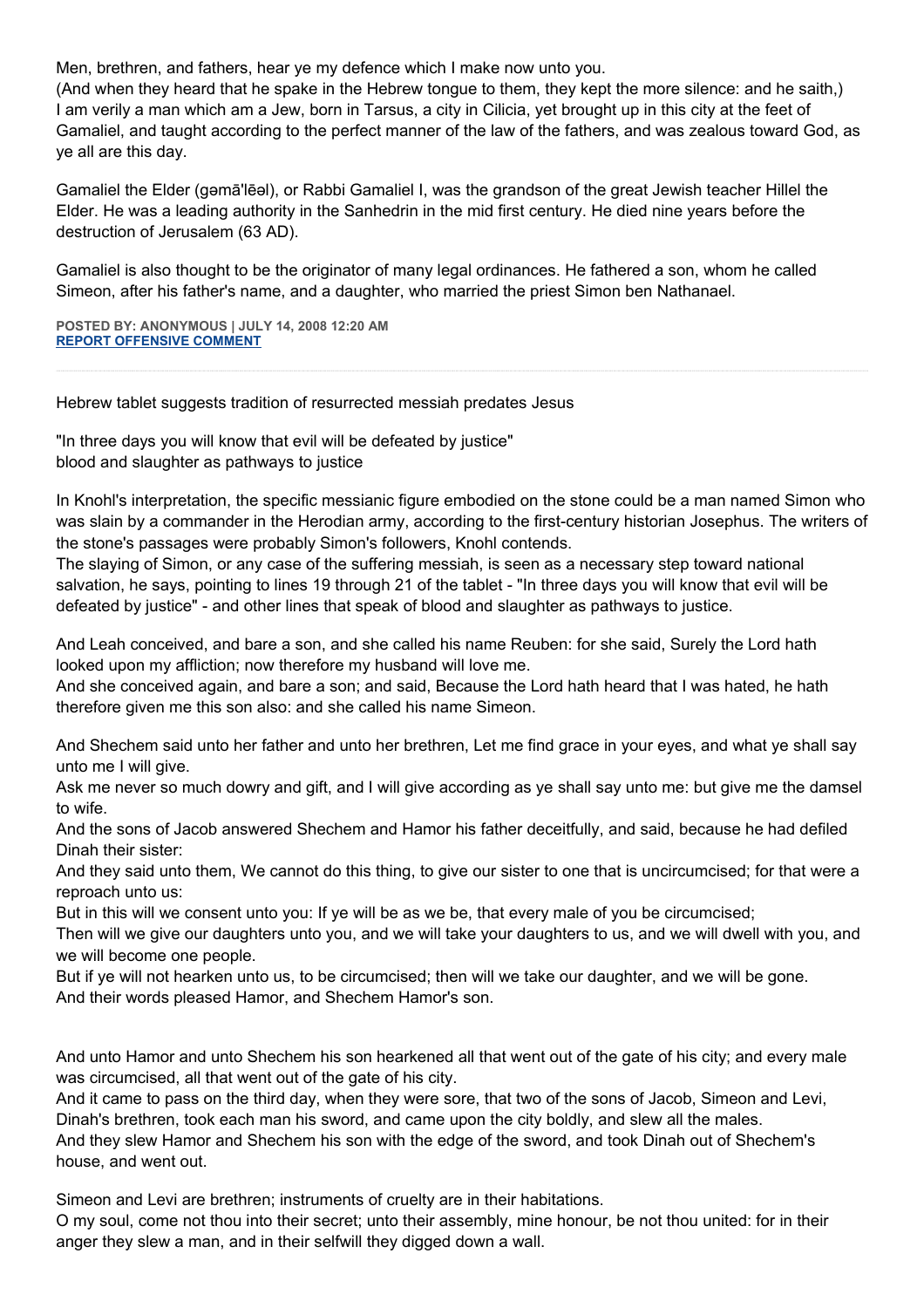Cursed be their anger, for it was fierce; and their wrath, for it was cruel: I will divide them in Jacob, and scatter them in Israel.

Judah, thou art he whom thy brethren shall praise: thy hand shall be in the neck of thine enemies; thy father's children shall bow down before thee.

They have moved me to jealousy with that which is not God; they have provoked me to anger with their vanities: and I will move them to jealousy with those which are not a people; I will provoke them to anger with a foolish nation.

For a fire is kindled in mine anger, and shall burn unto the lowest hell, and shall consume the earth with her increase, and set on fire the foundations of the mountains.

I will heap mischiefs upon them; I will spend mine arrows upon them.

They shall be burnt with hunger, and devoured with burning heat, and with bitter destruction: I will also send the teeth of beasts upon them, with the poison of serpents of the dust.

The sword without, and terror within, shall destroy both the young man and the virgin, the suckling also with the man of gray hairs.

I said, I would scatter them into corners, I would make the remembrance of them to cease from among men: Were it not that I feared the wrath of the enemy, lest their adversaries should behave themselves strangely, and lest they should say, Our hand is high, and the Lord hath not done all this.

Because that which may be known of God is manifest in them; for God hath shewed it unto them.

For the invisible things of him from the creation of the world are clearly seen, being understood by the things that are made, even his eternal power and Godhead; so that they are without excuse:

Because that, when they knew God, they glorified him not as God, neither were thankful; but became vain in their imaginations, and their foolish heart was darkened.

Professing themselves to be wise, they became fools,

And changed the glory of the uncorruptible God into an image made like to corruptible man, and to birds, and fourfooted beasts, and creeping things.

An instructor of the foolish, a teacher of babes, which hast the form of knowledge and of the truth in the law. Thou therefore which teachest another, teachest thou not thyself? thou that preachest a man should not steal, dost thou steal?

Thou that sayest a man should not commit adultery, dost thou commit adultery? thou that abhorrest idols, dost thou commit sacrilege?

Thou that makest thy boast of the law, through breaking the law dishonourest thou God?

For the name of God is blasphemed among the Gentiles through you, as it is written.

For circumcision verily profiteth, if thou keep the law: but if thou be a breaker of the law, thy circumcision is made uncircumcision.

Therefore if the uncircumcision keep the righteousness of the law, shall not his uncircumcision be counted for circumcision?

And shall not uncircumcision which is by nature, if it fulfil the law, judge thee, who by the letter and circumcision dost transgress the law?

For he is not a Jew, which is one outwardly; neither is that circumcision, which is outward in the flesh:

But he is a Jew, which is one inwardly; and circumcision is that of the heart, in the spirit, and not in the letter; whose praise is not of men, but of God.

But I say, Have they not heard? Yes verily, their sound went into all the earth, and their words unto the ends of the world.

But I say, Did not Israel know? First Moses saith, I will provoke you to jealousy by them that are no people, and by a foolish nation I will anger you.

But Esaias is very bold, and saith, I was found of them that sought me not; I was made manifest unto them that asked not after me.

But to Israel he saith, All day long I have stretched forth my hands unto a disobedient and gainsaying people.

For the preaching of the cross is to them that perish foolishness; but unto us which are saved it is the power of God.

That your faith should not stand in the wisdom of men, but in the power of God.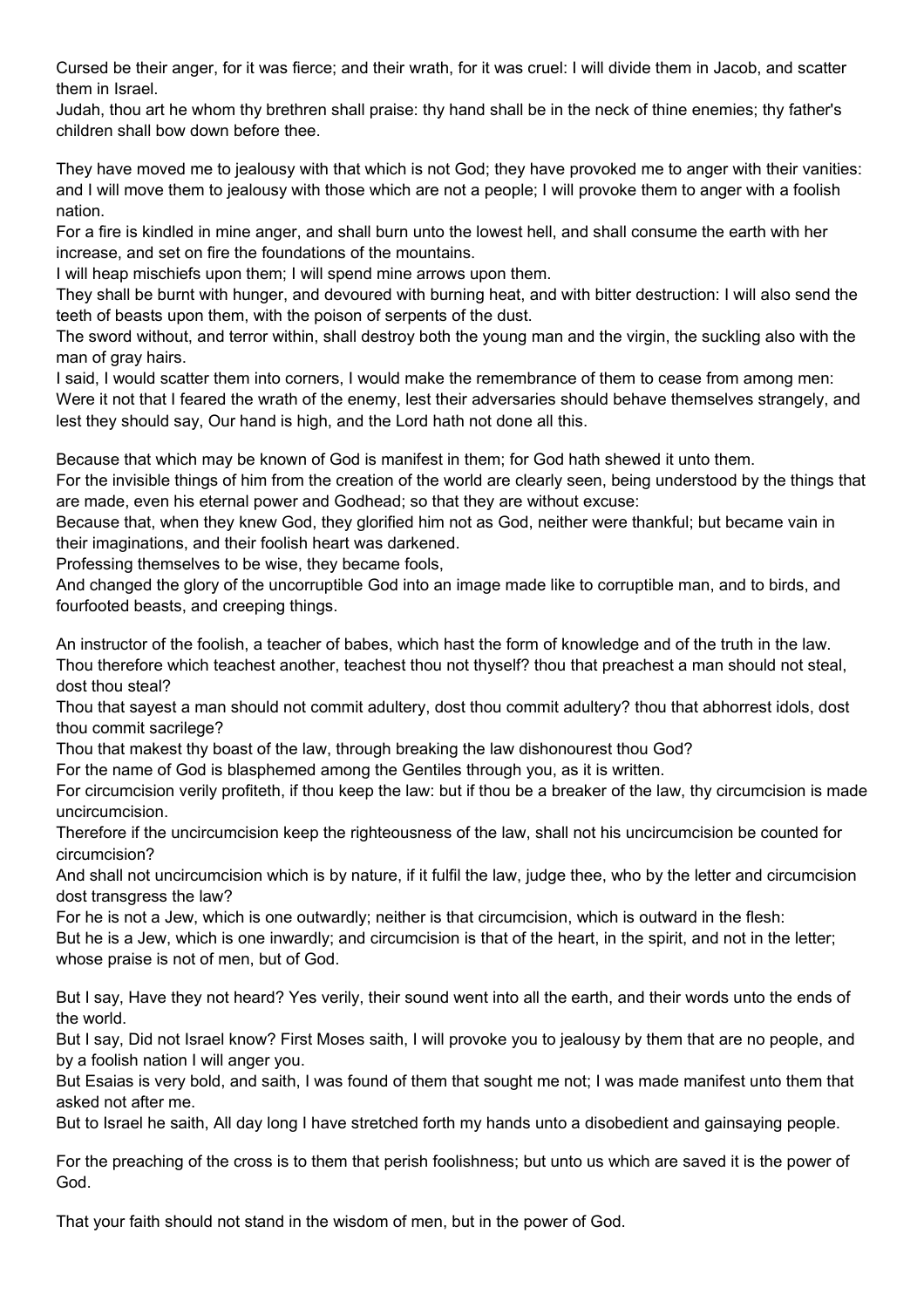But there was a certain man, called Simon, which beforetime in the same city used sorcery, and bewitched the people of Samaria, giving out that himself was some great one:

To whom they all gave heed, from the least to the greatest, saying, This man is the great power of God.

**POSTED BY: ANONYMOUS | JULY 14, 2008 12:01 AM [REPORT OFFENSIVE COMMENT](mailto:blogs@washingtonpost.com?subject=On%20Faith%20Panelists%20Blog%20%20%7C%20%20Anonymous%20%20%7C%20%20Roman%20Catholicism:%20Sally%20Was%20Right,%20But....%20%20%7C%20%204195711&body=%0D%0D%0D%0D%0D================%0D?__mode=view%26_type=comment%26id=4195711%26blog_id=618)**

### Ryan Haber

I am merely suprised that you seem to think that Willis Elliot is such a wicked person, which he obviously is not, that the priest will be punished for admitting him to Catholic Communion.

When something is obvious, it just is.

Isn't it?

That is all.

**POSTED BY: DANIEL IN THE LION'S DEN | JULY 11, 2008 11:35 AM [REPORT OFFENSIVE COMMENT](mailto:blogs@washingtonpost.com?subject=On%20Faith%20Panelists%20Blog%20%20%7C%20%20Daniel%20in%20the%20Lion)**

E Favorite,

Priests have made promises to uphold and teach the teachings of the Catholic Church, and to obey her disciplines.

There is no sin where there is no intent; a priest is guilty of nothing who unknowingly gives the Holy Eucharist to persons undisposed to receive it. That is not the case with the priest mentioned by Rev. Elliott. The priest knowingly flouted his promises and flouted the bishop to whom he made them. That is not good.

Likewise, someone who receives Communion improperly but also without knowing his own indisposition, has intended nothing wrong. That is a different situation who knows that they are doing something their host would prefer they didn't do. At the very least, they are being discourteous and abusing hospitality.

"On the other hand, Walking up to the altar, breaking bread and partaking together is lovely. That's how I think of it now, on the rare occasions I'm in a Catholic church."

Good for you, E Favorite. You might make up your own religion, but we very sincerely believe that we have received ours from Jesus Christ, the Son of God. It therefore has a reality not subject to the subjective desires and preferences of its participants. We believe it is something like piloting an airplane: you can pretend or believe it is whatever you want, but unless you are correct, you are going to make very serious mistakes.

Your little rebellion against the Church - staying in Her periphery while doing what you please, even to Her - is adolescent. It's like a nineteen year old coming home from college for the first time, insisting that she's old enough to smoke, and refusing to come to the dinner table.

I pray and urge you to make a good confession and to return to the life of the Church, or to at least have the integrity to leave Her once and for all.

**POSTED BY: RYAN HABER | JULY 10, 2008 5:28 PM [REPORT OFFENSIVE COMMENT](mailto:blogs@washingtonpost.com?subject=On%20Faith%20Panelists%20Blog%20%20%7C%20%20Ryan%20Haber%20%20%7C%20%20Roman%20Catholicism:%20Sally%20Was%20Right,%20But....%20%20%7C%20%204152763&body=%0D%0D%0D%0D%0D================%0D?__mode=view%26_type=comment%26id=4152763%26blog_id=618)**

Daniel in the Lion's Den,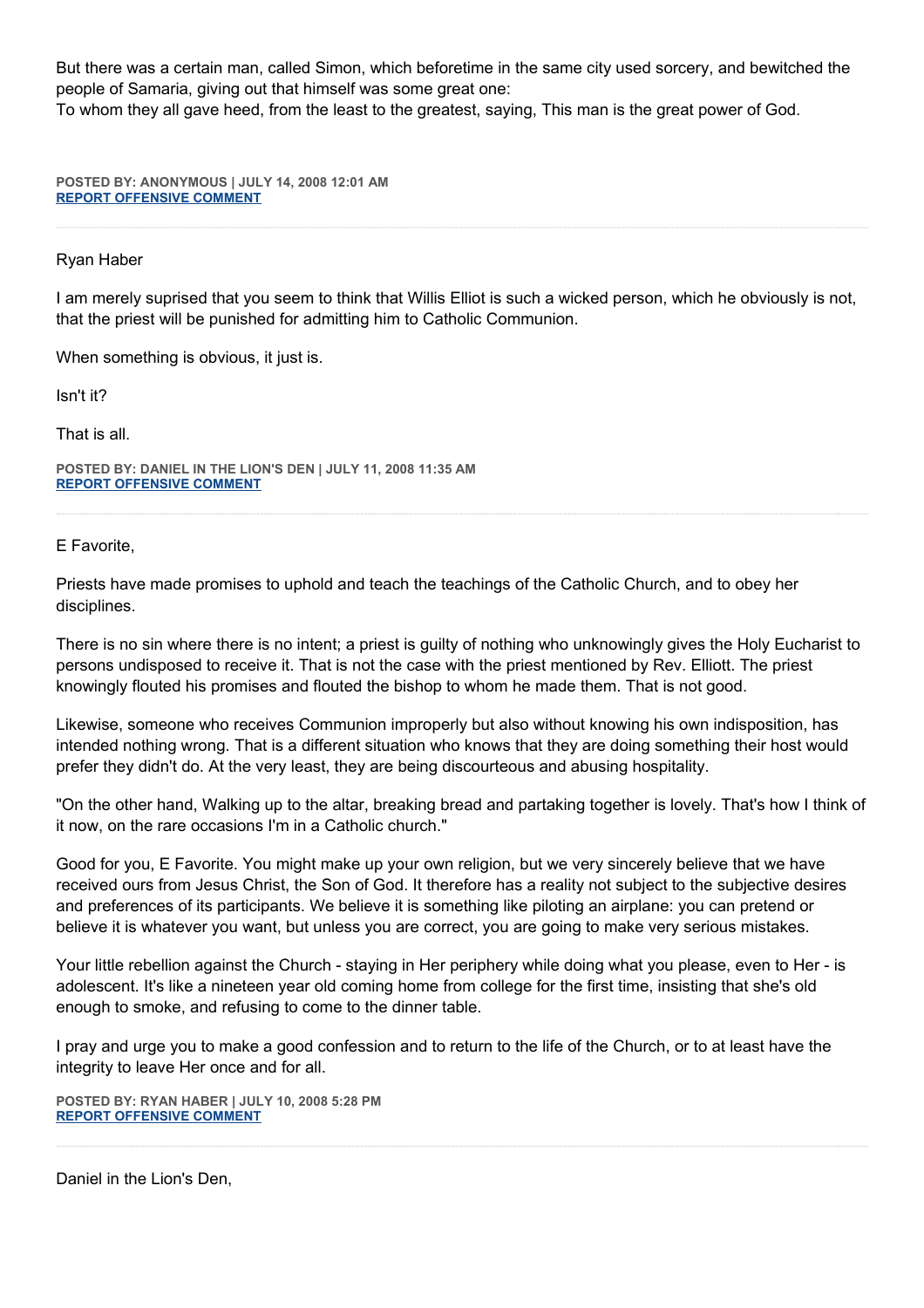Thanks for the advice. If you'll forgive me, I'll keep my own counsel. If you would be so kind as to point out exactly what is foolishness, and what is wrong with it, logically speaking, provided my basic premises are true, I would be very grateful.

If we don't share basic premises, then we haven't anything in common upon which to reason.

I mean, come on, really. What do you expect me to say, "Oh, gee! DitLD doesn't agree with me. He thinks the Eucharist is just a glorified Nilla Wafer. What was I thinking all this time?!"

Do you have something specific to say, or are you just going to throw up your hands at my brainlessness? which does neither of us much good.

**POSTED BY: RYAN HABER | JULY 10, 2008 5:16 PM [REPORT OFFENSIVE COMMENT](mailto:blogs@washingtonpost.com?subject=On%20Faith%20Panelists%20Blog%20%20%7C%20%20Ryan%20Haber%20%20%7C%20%20Roman%20Catholicism:%20Sally%20Was%20Right,%20But....%20%20%7C%20%204152610&body=%0D%0D%0D%0D%0D================%0D?__mode=view%26_type=comment%26id=4152610%26blog_id=618)**

#### Patrick Sarfield

The severesst critics of the Catholic Church are Catholic. I think you have a touch of paranoia.

**POSTED BY: DANIEL IN THE LION'S DEN | JULY 10, 2008 2:40 PM [REPORT OFFENSIVE COMMENT](mailto:blogs@washingtonpost.com?subject=On%20Faith%20Panelists%20Blog%20%20%7C%20%20Daniel%20in%20the%20Lion)**

" In that yes mood, she said yes to the Mass, to participation in Holy Communion, to which Tim had been lifelong faithful. What a dissonance it would have been for her to say no!"

are there people who are actually watching what sally does, and caring about her reaction?

there were people at Mr Russert's funeral who were much more famous and important than sally-

no, it would have been a non-event if sally had said no-

**POSTED BY: VICTORIA | JULY 10, 2008 12:04 PM [REPORT OFFENSIVE COMMENT](mailto:blogs@washingtonpost.com?subject=On%20Faith%20Panelists%20Blog%20%20%7C%20%20VICTORIA%20%20%7C%20%20Roman%20Catholicism:%20Sally%20Was%20Right,%20But....%20%20%7C%20%204149651&body=%0D%0D%0D%0D%0D================%0D?__mode=view%26_type=comment%26id=4149651%26blog_id=618)**

Elliott wrote: " I attended and took Communion at all the masses until a new priest came, and before Communion announced that the invitation was for Roman Catholics only. That was my last Mass in Craigville."

Ok, so you showed respect and stopped taking communion. Sally likely heard the same announcement but went ahead and took communion. That is the difference. She was no more right than her not taking her shoes off at the door of a Japanese friend's house because she liked to keep her shoes on. Its not what YOU think is right, its what the owner of the house thinks is right. Anything else is pure disrespect.

You respected the new priest's wishes. Sally ignored those wishes. That makes what she did wrong.

What you did however was on the edge. As long as the priest was not offended you assumed no one else would be ("what the bishop doesn't know won't hurt him"). I must say, coming from a man of the cloth I find that statement just a little wierd. Did you steal cookies from your neighbor's house assuming no one would be the wiser? Just where do your ethics come from anyway, or do you make them up as you go along in a "if it feels good do it" mentality?

**POSTED BY: FATE | JULY 10, 2008 10:13 AM [REPORT OFFENSIVE COMMENT](mailto:blogs@washingtonpost.com?subject=On%20Faith%20Panelists%20Blog%20%20%7C%20%20Fate%20%20%7C%20%20Roman%20Catholicism:%20Sally%20Was%20Right,%20But....%20%20%7C%20%204148620&body=%0D%0D%0D%0D%0D================%0D?__mode=view%26_type=comment%26id=4148620%26blog_id=618)**

#### Folks,

Another non-Catholic clergyperson is coming up with another long-winded put-down against the reaction of Catholics that what Ms. Quinn did was wrong and offensive. We Catholics understand that people like Minister Elliott disregard the religious requirements of Catholicism whenever they can. That comes with most of the more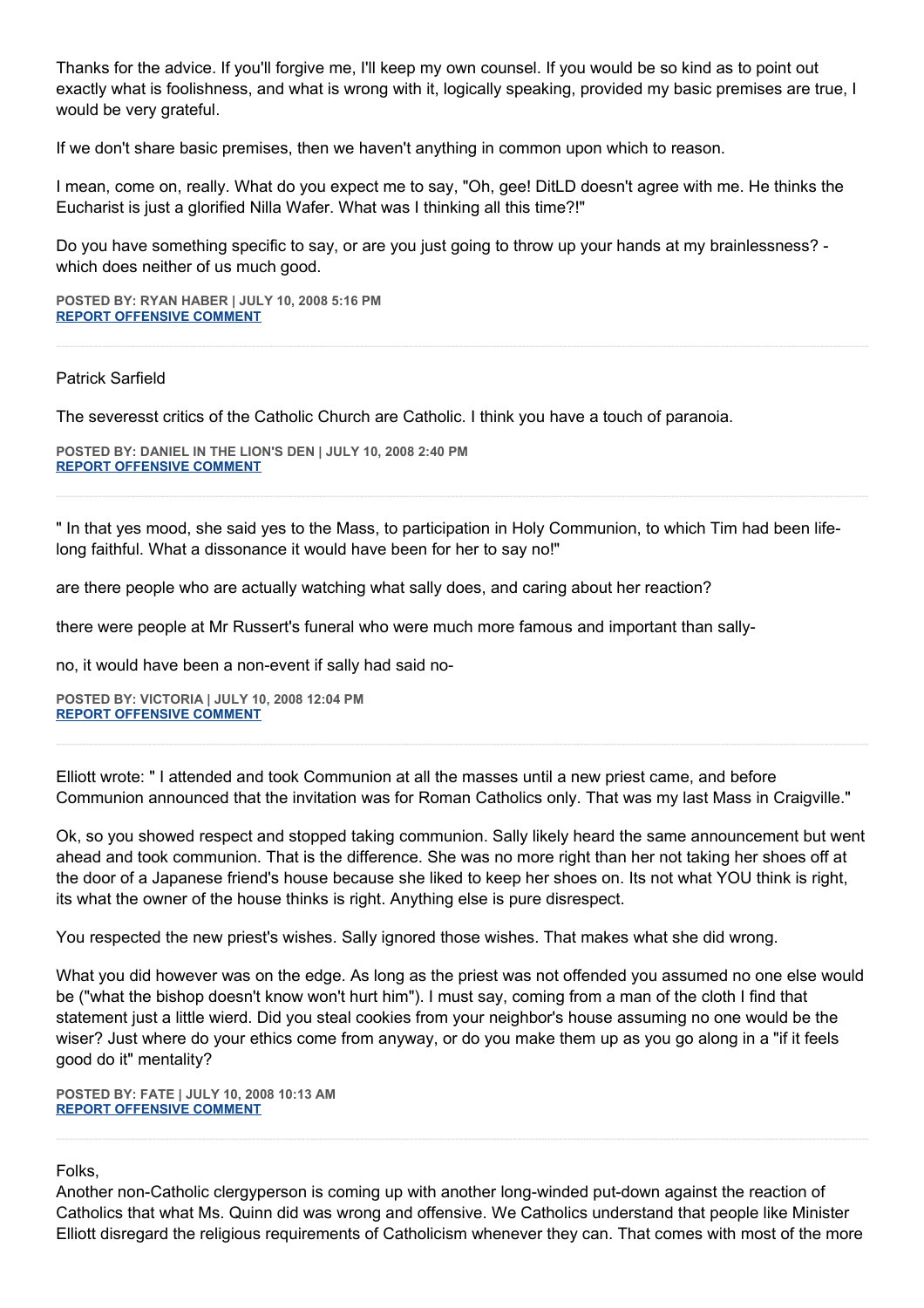vicious anti-Catholic Protestant sects. Rev. Elliott unusually for even a Protestant can claim two sources for his anti-Catholicism since he is both a United Church of Christ and an American Baptist minister. Both of those churches have long histories of anti-Catholicism.

For example, the UCC is the result of a merger of several protesant sects in the 1950s, including the Congregationalist Church. The Congregationalist Church, which was the de facto Established Church of Massachusetts from 1630 or so until 1832, had a law passed in 1647 making the mere presence of any Catholic priest in the Colony of Massachusetts punishable by death.

But let's focus on just how weird it must be to be an ordained minister in two different religions! Is it any wonder that Minister Elliott has no problem disregarding what another religion says when he has no problem being a minister for two different sects? How does he keep the different beliefs straight?

**POSTED BY: PATRICKSARSFIELD | JULY 10, 2008 8:28 AM [REPORT OFFENSIVE COMMENT](mailto:blogs@washingtonpost.com?subject=On%20Faith%20Panelists%20Blog%20%20%7C%20%20patricksarsfield%20%20%7C%20%20Roman%20Catholicism:%20Sally%20Was%20Right,%20But....%20%20%7C%20%204147719&body=%0D%0D%0D%0D%0D================%0D?__mode=view%26_type=comment%26id=4147719%26blog_id=618)**

Nothing fresh or interesting going on here then.

**POSTED BY: FANNY | JULY 10, 2008 1:01 AM [REPORT OFFENSIVE COMMENT](mailto:blogs@washingtonpost.com?subject=On%20Faith%20Panelists%20Blog%20%20%7C%20%20Fanny%20%20%7C%20%20Roman%20Catholicism:%20Sally%20Was%20Right,%20But....%20%20%7C%20%204143953&body=%0D%0D%0D%0D%0D================%0D?__mode=view%26_type=comment%26id=4143953%26blog_id=618)**

#### {{{Ryan Haber}}}

What happens to priests who unknowingly serve communion to Catholics-turned-atheist??

Is there a special punishment on Judgement day for them, for not being able to discern the innocent, beseeching Catholic-like supplicant at the altar with outstretched arms and cupped palms?

I can play the part of a Catholic very well. It comes from years of practice when I actually was a Catholic. Though I attend Mass very rarely now, it's usually at family funerals, where I make a point to participate in the ritual, even though I don't believe for a second that the host is the body and blood of Jesus.

Gag me, it makes me sick that I ever could have thought it was a good thing to eat someone's body and blood even the son of god's. What a revolting custom.

On the other hand, Walking up to the altar, breaking bread and partaking together is lovely. That's how I think of it now, on the rare occasions I'm in a Catholic church.

**POSTED BY: E FAVORITE | JULY 9, 2008 10:44 PM [REPORT OFFENSIVE COMMENT](mailto:blogs@washingtonpost.com?subject=On%20Faith%20Panelists%20Blog%20%20%7C%20%20E%20Favorite%20%20%7C%20%20Roman%20Catholicism:%20Sally%20Was%20Right,%20But....%20%20%7C%20%204142853&body=%0D%0D%0D%0D%0D================%0D?__mode=view%26_type=comment%26id=4142853%26blog_id=618)**

#### lets make it simple shall we?

Those who eat and drink unworthily eat and drink judgment on themselves. If you have the power to prevent that and do not warn them of this fact according to Ezekiel (either Ch.32 or 34 I don't remember which) there blod will be required at your hand.

**POSTED BY: GARYD | JULY 9, 2008 9:58 PM [REPORT OFFENSIVE COMMENT](mailto:blogs@washingtonpost.com?subject=On%20Faith%20Panelists%20Blog%20%20%7C%20%20garyd%20%20%7C%20%20Roman%20Catholicism:%20Sally%20Was%20Right,%20But....%20%20%7C%20%204142440&body=%0D%0D%0D%0D%0D================%0D?__mode=view%26_type=comment%26id=4142440%26blog_id=618)**

The Catholic Church is by no means the church that Jesus founded. Period.

For the mere fact they call their priests 'Father'..that fact alone...they go against scripture.

Nicene council, 'changing' (who gave them the right to change?) doctrine to include the pagans...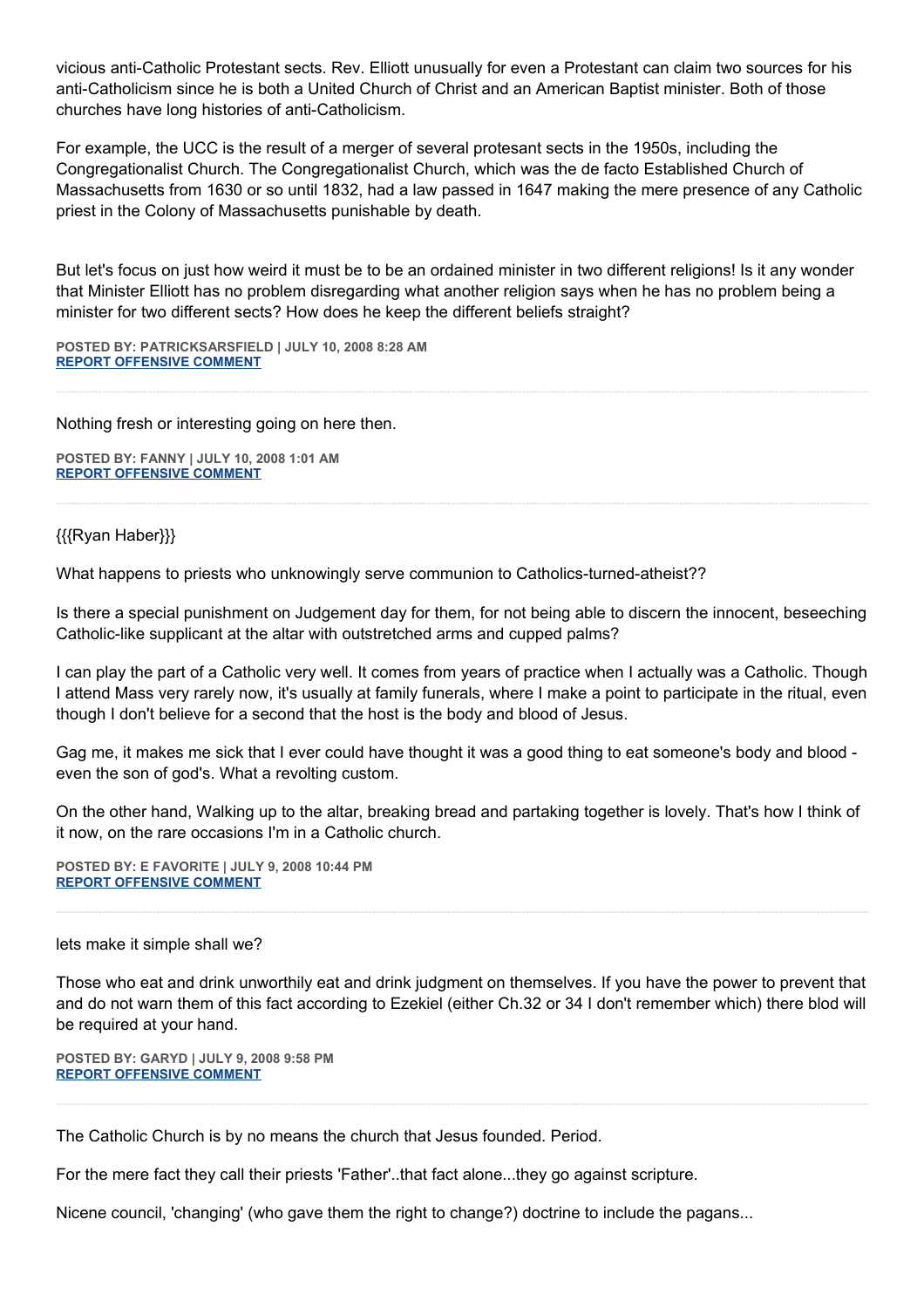Heresy. Nothing but.

**POSTED BY: ANOTHERPOINTOFVIEW | JULY 9, 2008 4:45 PM [REPORT OFFENSIVE COMMENT](mailto:blogs@washingtonpost.com?subject=On%20Faith%20Panelists%20Blog%20%20%7C%20%20AnotherPointOfView%20%20%7C%20%20Roman%20Catholicism:%20Sally%20Was%20Right,%20But....%20%20%7C%20%204139815&body=%0D%0D%0D%0D%0D================%0D?__mode=view%26_type=comment%26id=4139815%26blog_id=618)**

## Ryan Haber

Many of the statements that you have made here are absurd, even ridiculous, for example, that Catholic Priests will be judged for allowing Willis Elliott to receive communion. Surely you can see how the logic of all that you believe leads you to utter and complete foolishness.

Don't you have a brain? Then use it, Man! Don't wait for the edict from above;; think your own thoughts!

I feel that your Christian beliefs are wrong on a fundamental level, and that you should seriously consider changing, to be a better person, and a better Christian.

**POSTED BY: DANIEL IN THE LION'S DEN | JULY 9, 2008 4:15 PM [REPORT OFFENSIVE COMMENT](mailto:blogs@washingtonpost.com?subject=On%20Faith%20Panelists%20Blog%20%20%7C%20%20Daniel%20in%20the%20Lion)**

I am very frustrated with wishy-washy thinking, and am not feeling charitable, but do believe that your post merits response.

Rev. Elliott, those priests who were complicit in giving you the Holy Eucharist, in giving you the sacrament of Communion while you are not yet in communion with the Church, they will have to answer for their consciences on Judgment Day.

Jesus Christ gave us a religion (faith, morals, worship, and community), the religion preserved and nurtured in the Catholic Church. If you accept that, then why not enter into the Catholic Church? Then there will be great rejoicing when you approach the altar.

As a Protestant, you presumably reject the above proposition, that the Catholic Church is the one Church founded by Jesus Christ to hand down the teachings of Jesus Christ. That being the case, why should you care so much about our sacraments? Why not just leave them - and us - alone?

Perhaps you believe that all Christians are fully incorporated in the Church, so you have no need for union with Rome or the Church of Rome before entering into communion with those of us in communion with her. Those of us in communion with her disagree with you, as does she. You will also see that it is impossible to be in communion with a those churches in communion with Rome, while yourself rejecting that communion.

It's like you want to have your cake and eat it, too.

I invite you to consider another possibility. Perhaps the Church is what she claims to be, and the Eucharist is Who we claim it to be. In which case, one would expect It to exert an almost gravitational pull on those who pass by It, just as He did. This possibility certainly would explain the attention any number of people give to the Eucharist in Catholic Churches - even Satanists will only conduct their rituals using hosts stolen from Catholic tabernacles. Doesn't it strike you as odd that people - Catholics and non-Catholics alike - aren't as remotely interested in the Methodist or UCC communion services, as they are in the Eucharist consecrated at the Catholic Mass?

Our Lord was, as you noted, both inclusive and exclusive. All were welcome to join Him (inclusivity), but because he is God and immovable, the union had to happen on His terms (exclusivity), and those who wouldn't accept His terms were free to leave. John 6 provides an excellent example of this dual dynamic, to which I humbly refer your attention.

**POSTED BY: RYAN HABER | JULY 9, 2008 3:26 PM [REPORT OFFENSIVE COMMENT](mailto:blogs@washingtonpost.com?subject=On%20Faith%20Panelists%20Blog%20%20%7C%20%20Ryan%20Haber%20%20%7C%20%20Roman%20Catholicism:%20Sally%20Was%20Right,%20But....%20%20%7C%20%204139188&body=%0D%0D%0D%0D%0D================%0D?__mode=view%26_type=comment%26id=4139188%26blog_id=618)**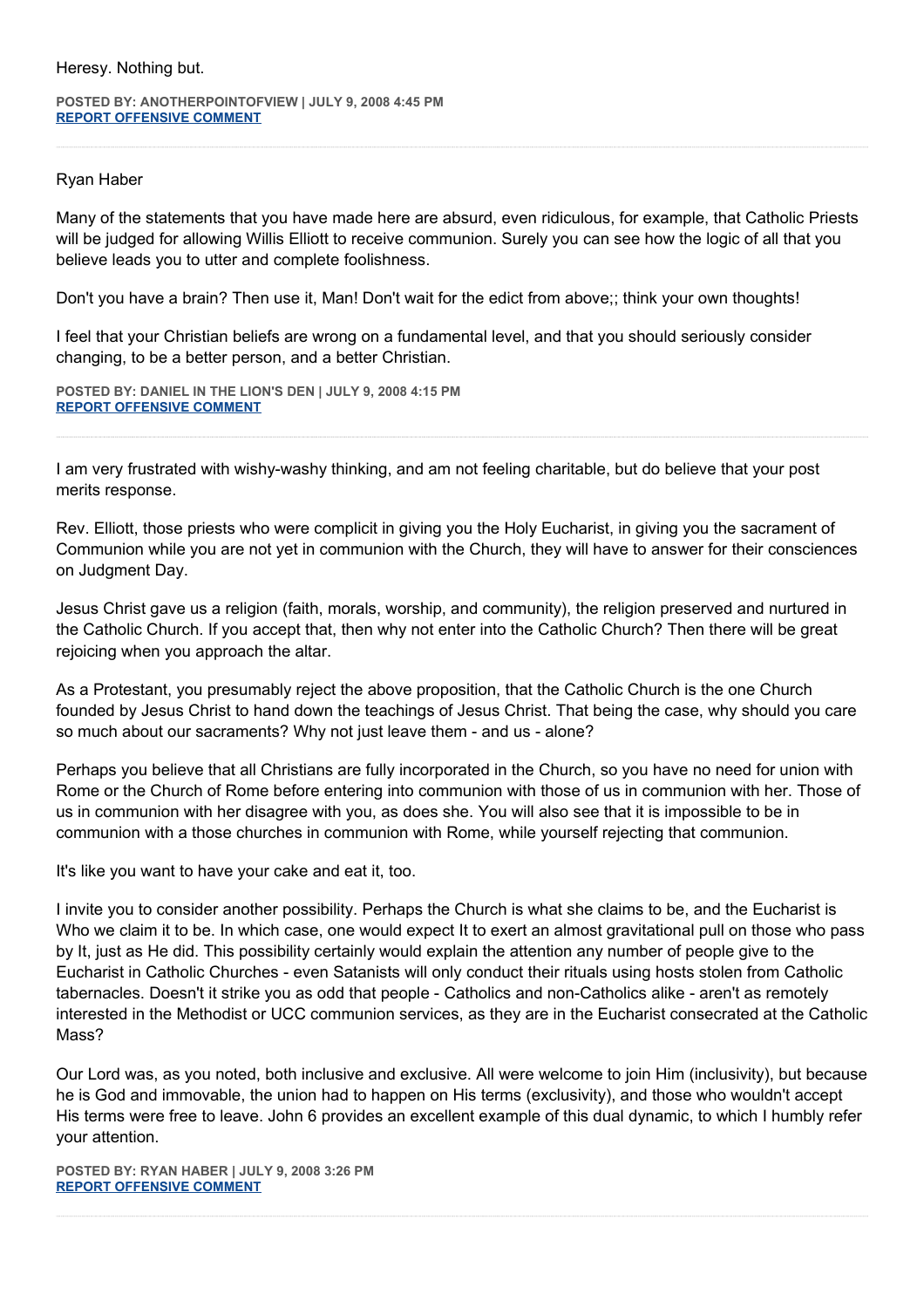Some comments about the Last Supper and its history:

"Luedemann [Jesus, 94-97] concludes that the assymetrical forms cited in 1 Cor 11 are older than the parallel forms of the sayings over the bread and cup in Mark. He also suggests that the eschatological prospect entertained by Jesus is a later addition, and notes that it has nothing to do with the gift of bread and wine. On the other hand, Luedemann notes that the Pauline text reflects a later development than Mark with its twofold command for repetition of the supper ritual in memory of Jesus. In the end, Luedemann decides that the differences between Mark and Paul are small enough for him to use the two accounts in determining both the content of the final meal and the ways in which the supper was understood by early Christians.

At the same time, Luedemann concludes that the portrayal of Jesus celebrating such a ritual on the night before his death is not historical. He is clear that there is "no generic relationship" between any actual final meal and the Lord's Supper understood in cultic terms. He also denies the Passover character of the supper as a Markan creation. Like Meier (below), Luedemann does accept the saying (Mark 14:25) about drinking wine in the kingdom of God as authentic. He concludes: (this saying) "hardly came into being in the early community, for in it Jesus does not exercise any special function for believers at the festal meal in heaven which is imminent. Only Jesus' expectation of a the future kingdom of God stands at the centre, not Jesus as saviour, judge or intercessor."

"In Crossan's view, this is the third example of a plurally attested complex from the first stratum which, although summarizing "principles or practices, themes or emphases, of the historical Jesus, stem not from him but from the liturgical creativity of the early communities" [Historical Jesus, 360]. (The other examples were 013 Two As One and 120 The Lords Prayer.)" Professor Crossan is an On Faith Panelist.

Jesus Seminar - all the following passages were judged to be probably not or definitely not said by the historical Jesus.

Sayings of Jesus

1 Cor 11:23-25

Mark 14:25

Mark 14:22-25

Matt 26:29

Matt 26:26-29

Matt 26:28c

Luke 22:16,18

Luke 22:15-20

Did 9:4

Did 9:1-4

John 6:51-58

1 Cor 11:23-26

Mark 14:22-26

Matt 26:26-30

Luke 22:14-20